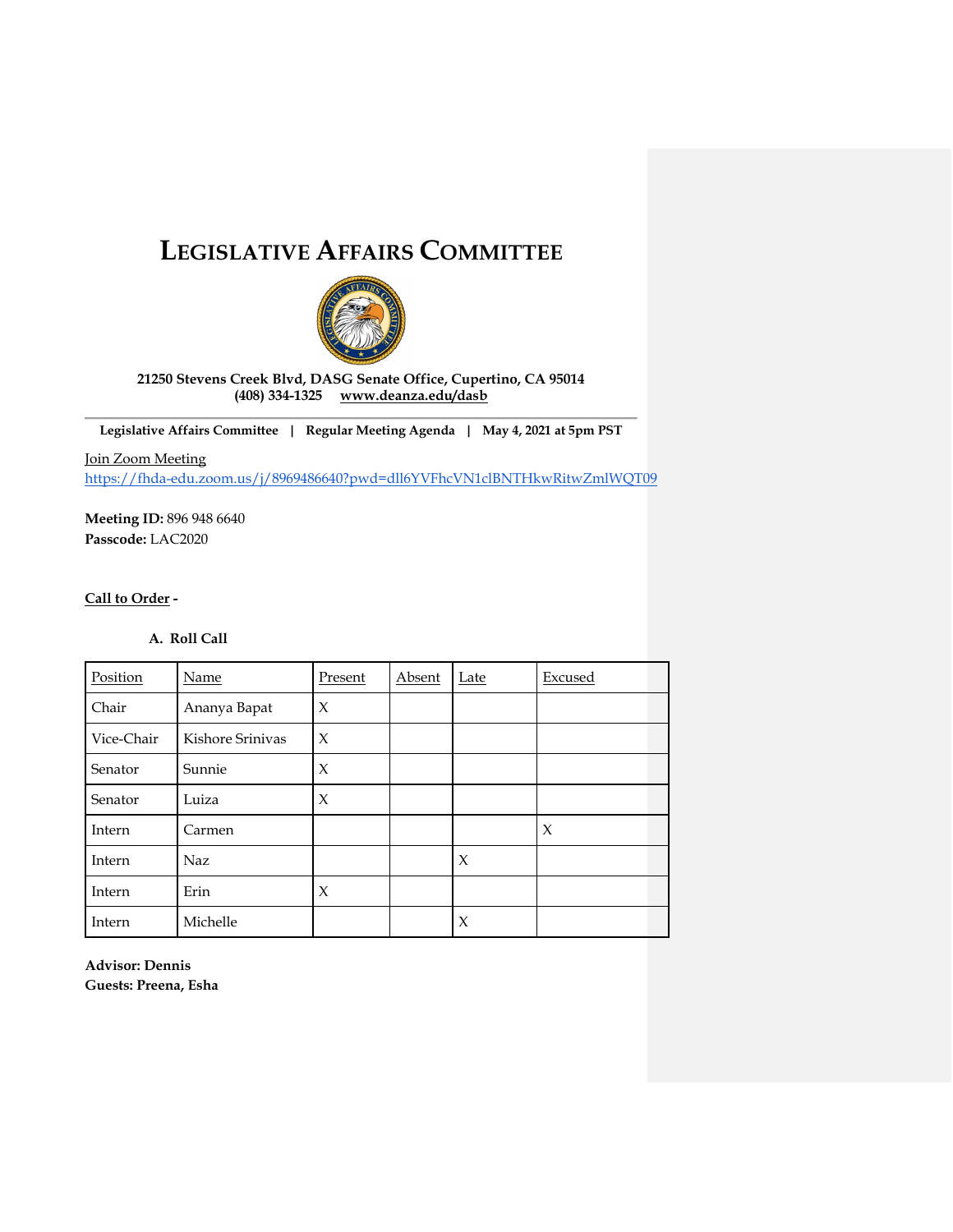#### **B. Approval of Minutes**

Motioned by Kishore, seconded Luiza

#### **C. Public Announcements**

*Members of the public are limited to two (2) minutes. The Committee cannot take action or respond to items during public announcements.* 

# **I. BUSINESS ITEMS**

# **A. Information/Discussion**

Title: Check-ins *This item is to do some quick check-ins. Presenter: Everyone Time: 10 minutes*

# **B. Information/Discussion**

Title: Anti-Semitism Resolution *This item is to discuss the changes for the Anti Semitism resolution Presenter: Everyone Time: 30 minutes*

- *This committee discussed withdrawing the resolution with the purpose of not harming any of the parties.*
- *Dennis mentioned that we can condemn anti-setimism but that we may rethink taking a stand and approving a resolution condemning anti-semitism.*
- *Esha agreed.*
- *Dennis recommended this committee to make the following motion:*
- *I move to officially state that the DASG is against anti semitism, but will not be taking any official stance or officially back any definitions, resolutions, or organizations. Furthermore, we believe that all forms of bigotry, discrimination etc have to be challenged.*

**Commented [1]:** add details etc

● *May 12th Action item: DASG will be making a statement (Esha/ Ananya) [https://docs.google.com/document/d/1iHAiFse54rEPFElA\\_n71JmVSDrRaSIUoo](https://docs.google.com/document/d/1iHAiFse54rEPFElA_n71JmVSDrRaSIUoocjf2pWYQ0o/edit?usp=sharing) [cjf2pWYQ0o/edit?usp=sharing](https://docs.google.com/document/d/1iHAiFse54rEPFElA_n71JmVSDrRaSIUoocjf2pWYQ0o/edit?usp=sharing)*

### **C. Discussion/ Action**

Title: DASG Bylaws *This item is to discuss changes to the DASG Bylaws. Presenter: Lianna, Ananya Time: 10 minutes* 

● *This committee went over the DASG Bylaws and its changes*

○ *[Bylaw/Code of Conduct Changes](https://docs.google.com/document/d/1t1s1x6-MV67vFJyYoR7TdcNltdhi9t3qpNK9sNwLObg/edit#heading=h.fxf3wztwc90d)*